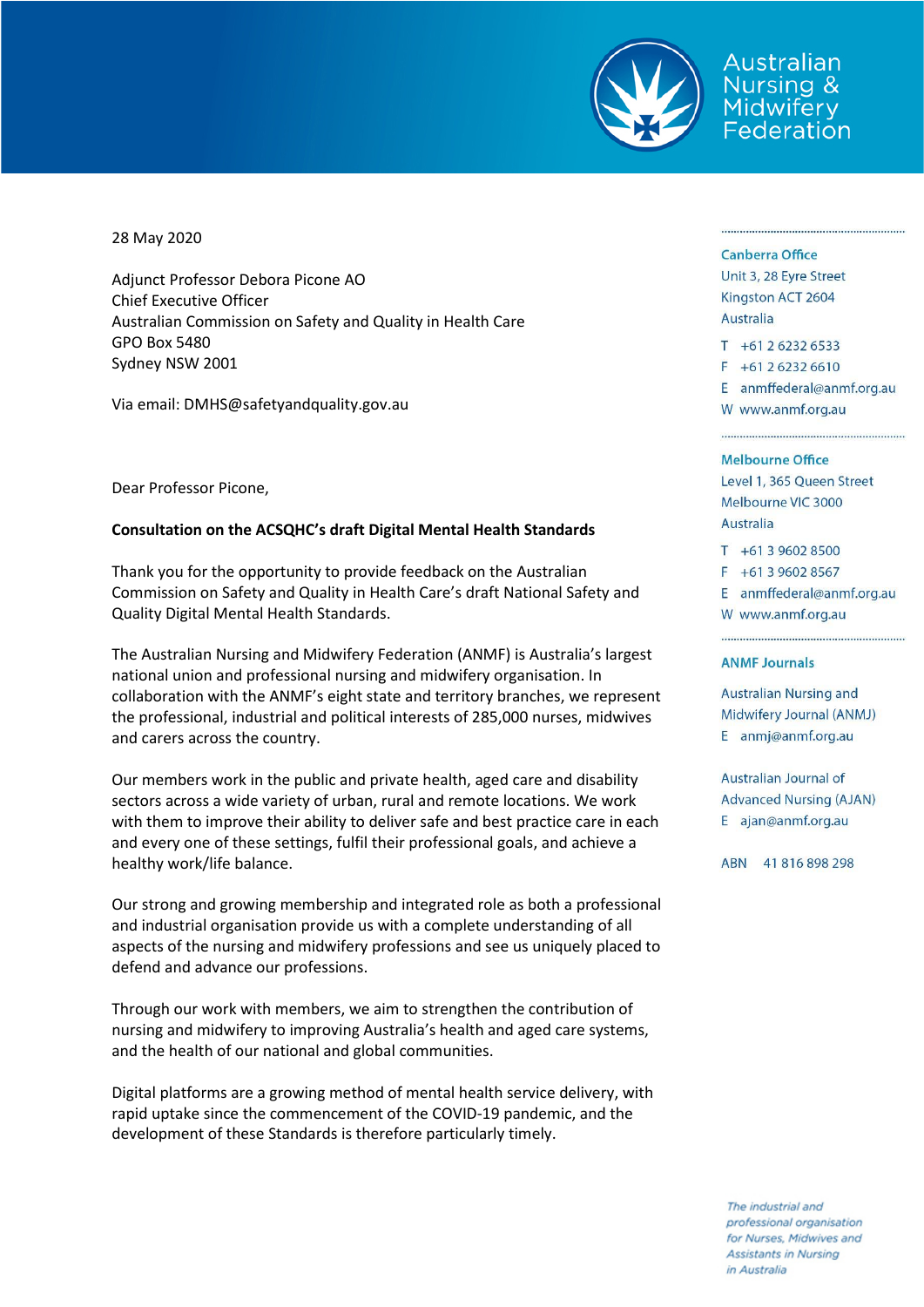

# *Introduction - context, application and intent of the NSQDMH Standards*

The draft clearly defines what constitutes a digital mental health service for the purposes of application of the Standards, and explains the media that are encompassed, while acknowledging and providing for emerging technologies.

# *Content gaps and articulation between and within Standards*

The three Standards (Clinical and Technical Governance, Partnering with Consumers, and Model of Care) articulate closely with both existing Standards and regulatory frameworks (including the Therapeutics Goods Act, the Privacy Act, Australian Consumer Law, and the Health Practitioner Regulation National Law). We particularly note the degree of articulation with the Aged Care Quality Standards, as there have been service provision gaps in this significant area of mental health need that may be narrowed with appropriate application of digital health technologies.

# *Language and terminology used in the Standards*

The ANMF acknowledge that the sectors covered by these Standards use different language to refer to recipients of mental health care, and find "service users" an acceptable and inclusive compromise.

## *Resource development to assist the introduction of the Standards*

One of the purposes of the Standards is to increase the uptake and adoption of digital mental health service provision. Service providers supporting service users' decision-making by presenting the digital options they provide, including a gap analysis, would facilitate uptake of these options.

The ANMF believes the most important tools to facilitate consistent adoption of the Standards are:

- Guidance for different types of digital mental health services
- Case studies and examples we suggest a webinar may be a useful format for both providers and service users
- Implementation guide
- Fact sheets for service users and carers
- Fact sheets for clinicians

## *Further comments*

Digital mental health services should be an adjunct to and extension of traditional mental health service provision. They should not exclude the option for service users to choose the provision of face-to-face assessment at any stage of their engagement with digital mental health services.

The self-assessment tool for providers, which is modelled on the Health Service Standard monitoring tool, is strong, in terms of both the implementation of the standard and of developing a gap analysis and an action plan. It illustrates that the Standards provide a non-prescriptive framework for the provision of digital mental health services.